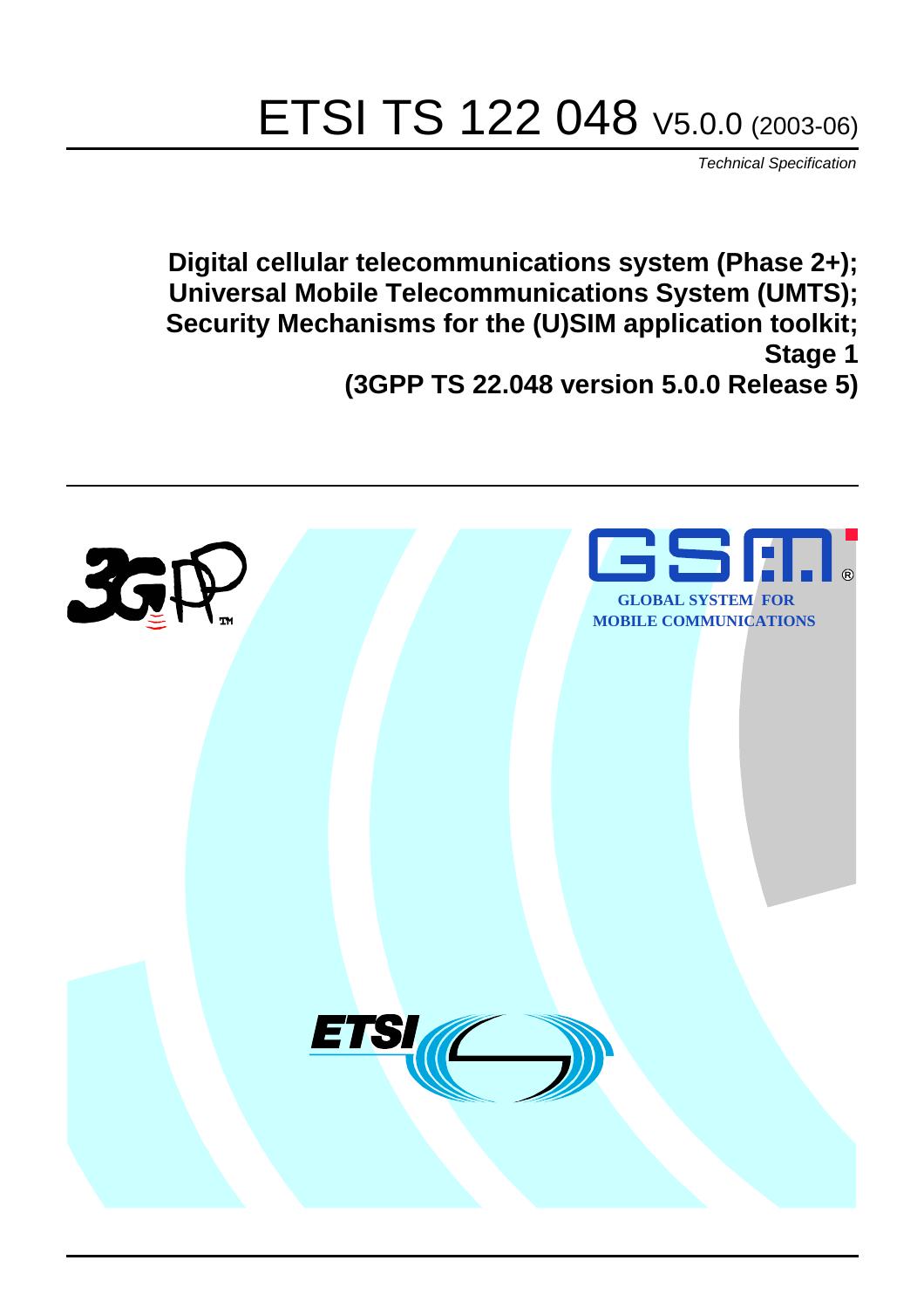Reference RTS/TSGT-0322048v500

> Keywords GSM, UMTS

#### **ETSI**

#### 650 Route des Lucioles F-06921 Sophia Antipolis Cedex - FRANCE

Tel.: +33 4 92 94 42 00 Fax: +33 4 93 65 47 16

Siret N° 348 623 562 00017 - NAF 742 C Association à but non lucratif enregistrée à la Sous-Préfecture de Grasse (06) N° 7803/88

#### **Important notice**

Individual copies of the present document can be downloaded from: [http://www.etsi.org](http://www.etsi.org/)

The present document may be made available in more than one electronic version or in print. In any case of existing or perceived difference in contents between such versions, the reference version is the Portable Document Format (PDF). In case of dispute, the reference shall be the printing on ETSI printers of the PDF version kept on a specific network drive within ETSI Secretariat.

Users of the present document should be aware that the document may be subject to revision or change of status. Information on the current status of this and other ETSI documents is available at <http://portal.etsi.org/tb/status/status.asp>

> If you find errors in the present document, send your comment to: [editor@etsi.org](mailto:editor@etsi.org)

#### **Copyright Notification**

No part may be reproduced except as authorized by written permission. The copyright and the foregoing restriction extend to reproduction in all media.

> © European Telecommunications Standards Institute 2003. All rights reserved.

**DECT**TM, **PLUGTESTS**TM and **UMTS**TM are Trade Marks of ETSI registered for the benefit of its Members. **TIPHON**TM and the **TIPHON logo** are Trade Marks currently being registered by ETSI for the benefit of its Members. **3GPP**TM is a Trade Mark of ETSI registered for the benefit of its Members and of the 3GPP Organizational Partners.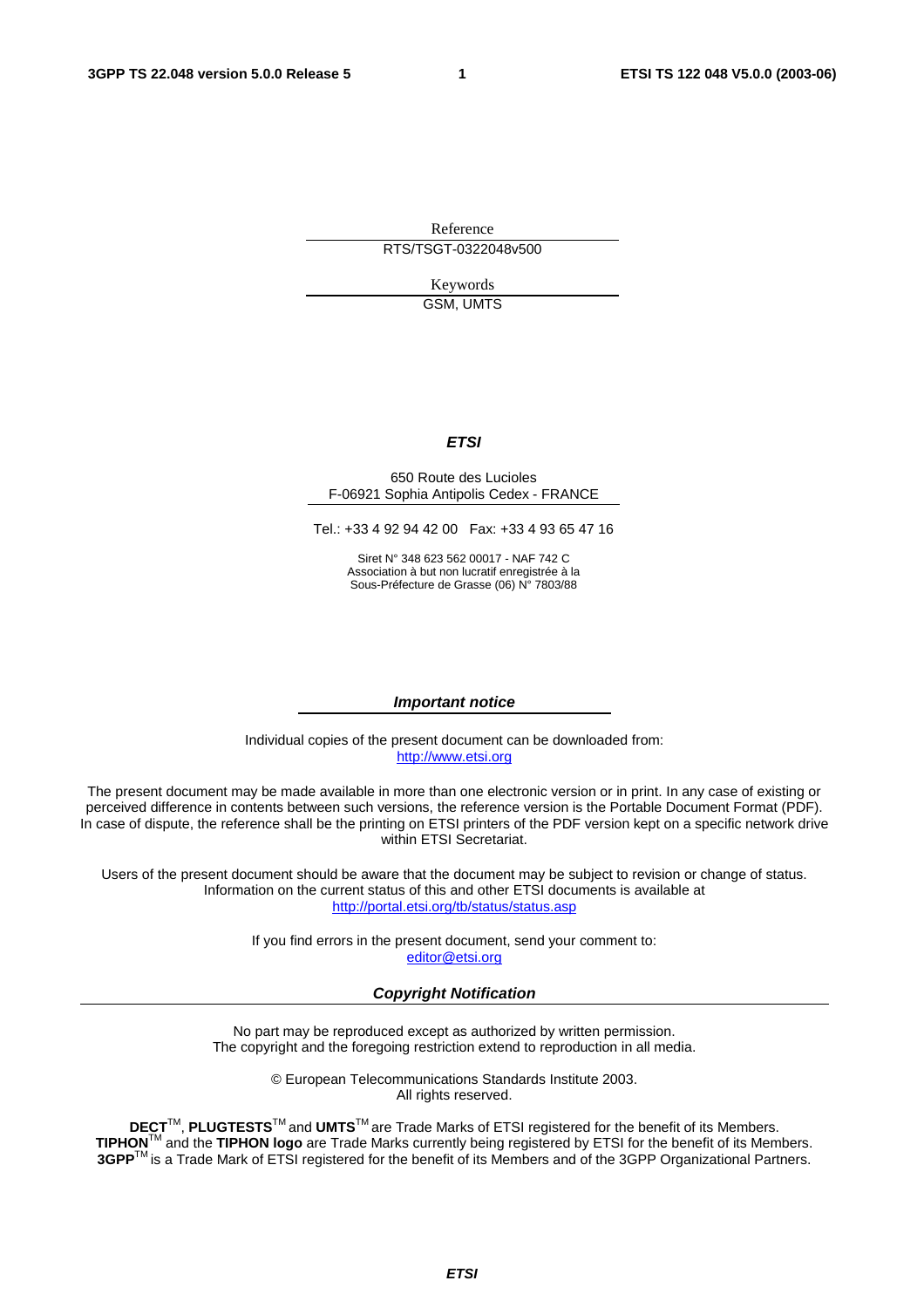## Intellectual Property Rights

IPRs essential or potentially essential to the present document may have been declared to ETSI. The information pertaining to these essential IPRs, if any, is publicly available for **ETSI members and non-members**, and can be found in ETSI SR 000 314: *"Intellectual Property Rights (IPRs); Essential, or potentially Essential, IPRs notified to ETSI in respect of ETSI standards"*, which is available from the ETSI Secretariat. Latest updates are available on the ETSI Web server ([http://webapp.etsi.org/IPR/home.asp\)](http://webapp.etsi.org/IPR/home.asp).

Pursuant to the ETSI IPR Policy, no investigation, including IPR searches, has been carried out by ETSI. No guarantee can be given as to the existence of other IPRs not referenced in ETSI SR 000 314 (or the updates on the ETSI Web server) which are, or may be, or may become, essential to the present document.

### Foreword

This Technical Specification (TS) has been produced by ETSI 3rd Generation Partnership Project (3GPP).

The present document may refer to technical specifications or reports using their 3GPP identities, UMTS identities or GSM identities. These should be interpreted as being references to the corresponding ETSI deliverables.

The cross reference between GSM, UMTS, 3GPP and ETSI identities can be found under <http://webapp.etsi.org/key/queryform.asp>.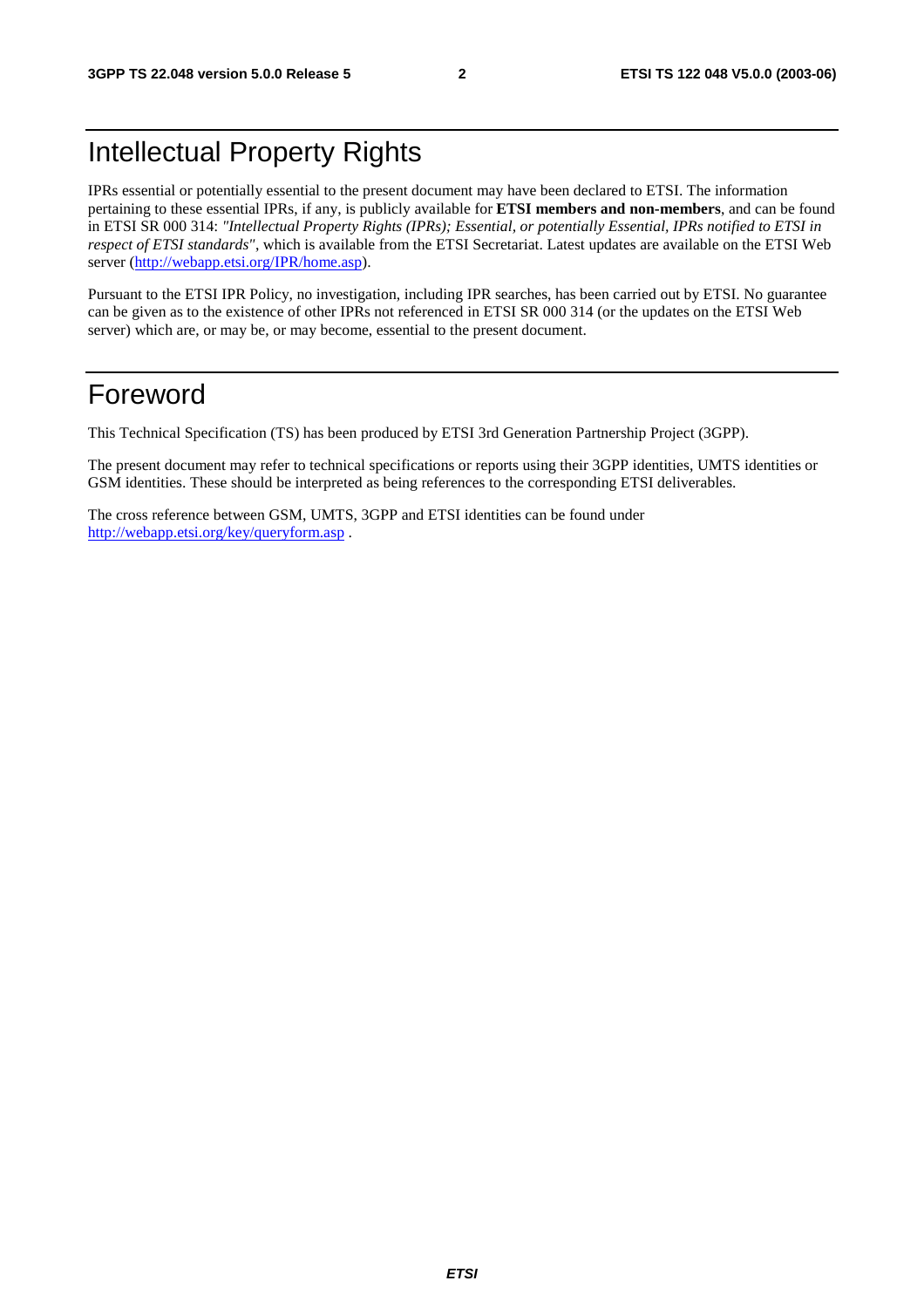$\mathbf{3}$ 

# Contents

| 7.3   |  |  |
|-------|--|--|
| 7.2   |  |  |
| 7.1   |  |  |
| 7     |  |  |
| 6.2.3 |  |  |
| 6.2.2 |  |  |
| 6.2.1 |  |  |
| 6.2   |  |  |
| 6.1.5 |  |  |
| 6.1.4 |  |  |
| 6.1.3 |  |  |
| 6.1.2 |  |  |
| 6.1.1 |  |  |
| 6.1   |  |  |
| 6     |  |  |
| 5.6   |  |  |
| 5.5.3 |  |  |
| 5.5.2 |  |  |
| 5.5.1 |  |  |
| 5.5   |  |  |
| 5.4.3 |  |  |
| 5.4.2 |  |  |
| 5.4.1 |  |  |
| 5.4   |  |  |
| 5.3.3 |  |  |
| 5.3.2 |  |  |
| 5.3.1 |  |  |
| 5.3   |  |  |
| 5.2.3 |  |  |
| 5.2.2 |  |  |
| 5.2.1 |  |  |
| 5.2   |  |  |
| 5.1.3 |  |  |
| 5.1.2 |  |  |
| 5.1.1 |  |  |
| 5.1   |  |  |
| 5     |  |  |
| 4     |  |  |
| 3.2   |  |  |
| 3.1   |  |  |
| 3     |  |  |
|       |  |  |
| 2     |  |  |
| 1     |  |  |
|       |  |  |
|       |  |  |
|       |  |  |
|       |  |  |
|       |  |  |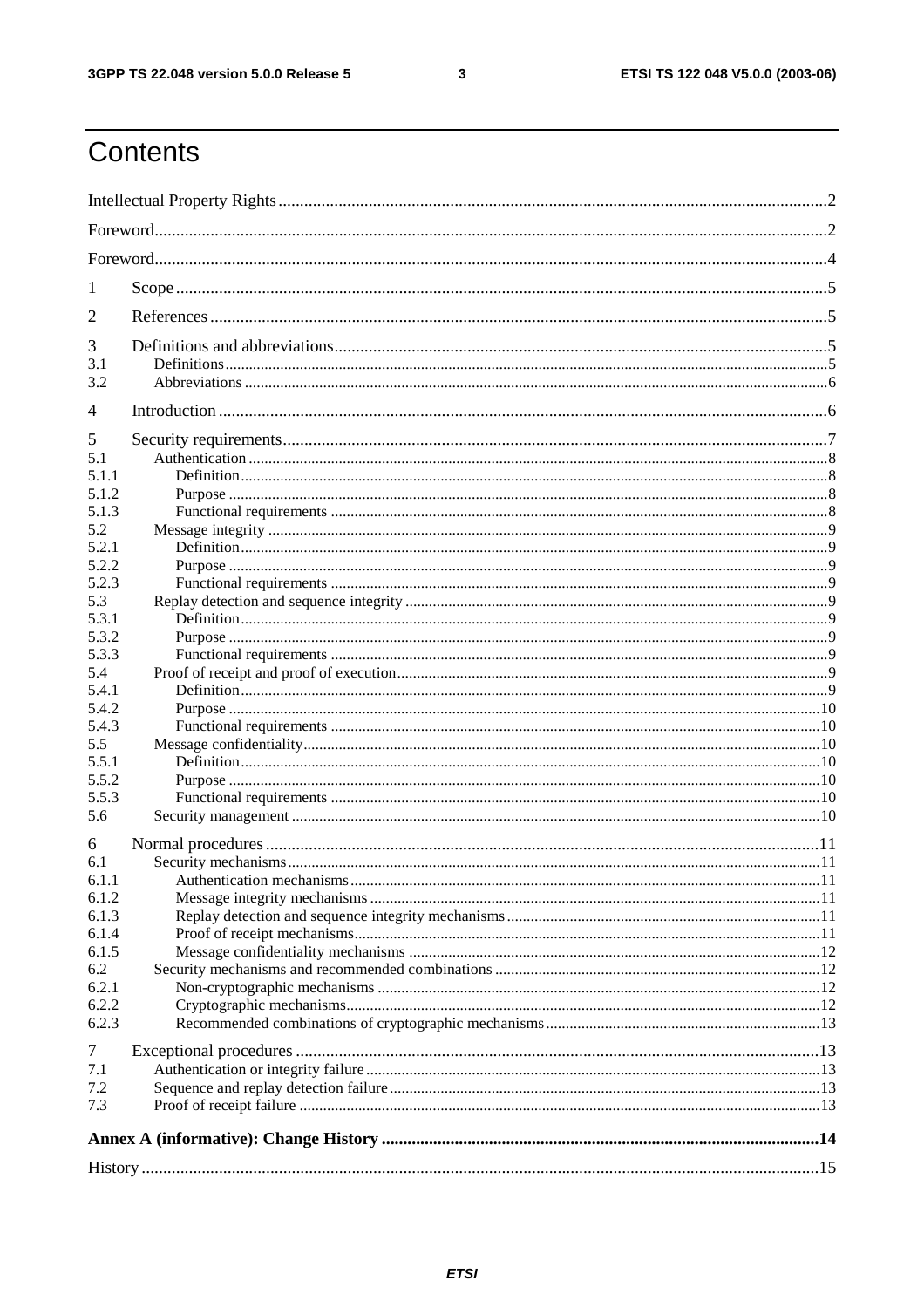### Foreword

This Technical Specification has been produced by the 3<sup>rd</sup> Generation Partnership Project (3GPP).

The contents of the present document are subject to continuing work within the TSG and may change following formal TSG approval. Should the TSG modify the contents of the present document, it will be re-released by the TSG with an identifying change of release date and an increase in version number as follows:

Version x.y.z

where:

- x the first digit:
	- 1 presented to TSG for information;
	- 2 presented to TSG for approval;
	- 3 or greater indicates TSG approved document under change control.
- y the second digit is incremented for all changes of substance, i.e. technical enhancements, corrections, updates, etc.
- z the third digit is incremented when editorial only changes have been incorporated in the document.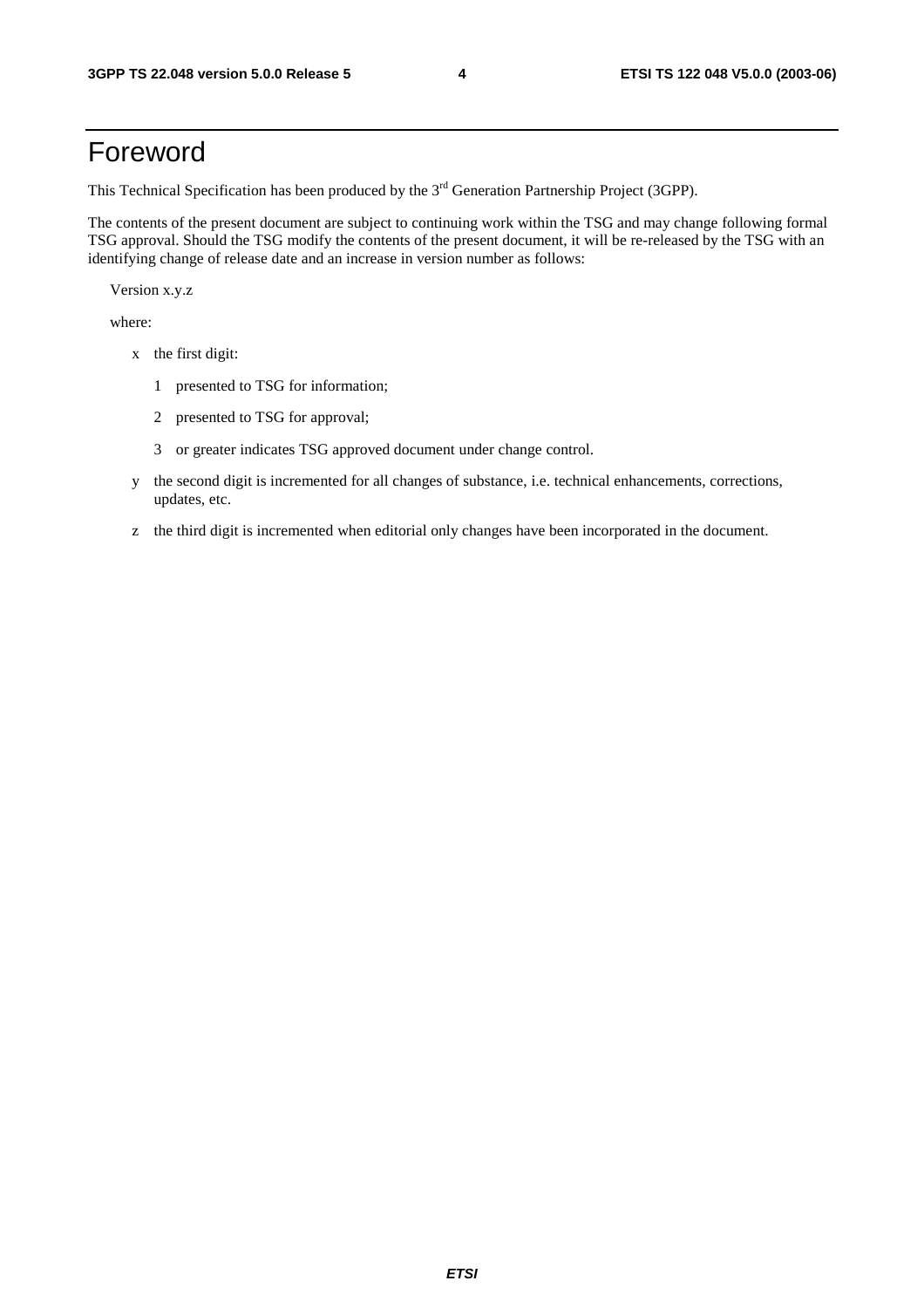### 1 Scope

The present document provides standardised security mechanisms in conjunction with the SIM Application Toolkit for the interface between a 3G or GSM PLMN Entity and a UICC.

The security mechanisms which are specified are independent of applications.

The present document describes the functional requirements of the security mechanisms with the implementation detail of these mechanisms being described in the stage 2 specification (TS 23.048).

The present document is the result of a feasibility study carried out on this topic, contained in GSM 11.15.

Within the scope of this document, the UICC refers here to a ICC which support at least one application in order to access a cellular network.

The ICC is considered as a platform, which is either based on TS 31.101 [13], here called "3G platform", or TS 51.011 [23], here called "2G platform".

### 2 References

The following documents contain provisions which, through reference in this text, constitute provisions of the present document.

- References are either specific (identified by date of publication, edition number, version number, etc.) or non-specific.
- For a specific reference, subsequent revisions do not apply.
- For a non-specific reference, the latest version applies. In the case of a reference to a 3GPP document (including a GSM document), a non-specific reference implicitly refers to the latest version of that document *in the same Release as the present document*.
- [1] 3GPP TR 21.905: "Vocabulary for 3GPP Specifications".
- [2] 3GPP TS 23.048: "Security Mechanisms for the (U)SIM Application Toolkit Stage 2".
- [3] 3GPP TS 31.111: "USIM Application Toolkit (USAT)".
- [4] ETR 330: "STAG; A guide to the legislative and regulatory environment".
- [5] 3GPP TS 31.101: "UICC-Terminal Interface; Physical and Logical Characteristics"
- [6] 3GPP TS 51.011: "Specification of the Subscriber Identity Module Mobile Equipment (SIM ME) interface"

### 3 Definitions and abbreviations

#### 3.1 Definitions

For the purpose of the present document, the following terms and definitions apply:

**Application Layer:** layer above the Transport Layer on which the Application Messages are exchanged between the Sending and Receiving Applications.

**Application Message:** package of commands or data sent from the Sending Application to the Receiving Application, or vice versa, independently of the transport mechanism. An Application Message is transformed with respect to a chosen Transport Layer and chosen level of security into one or more secured packets.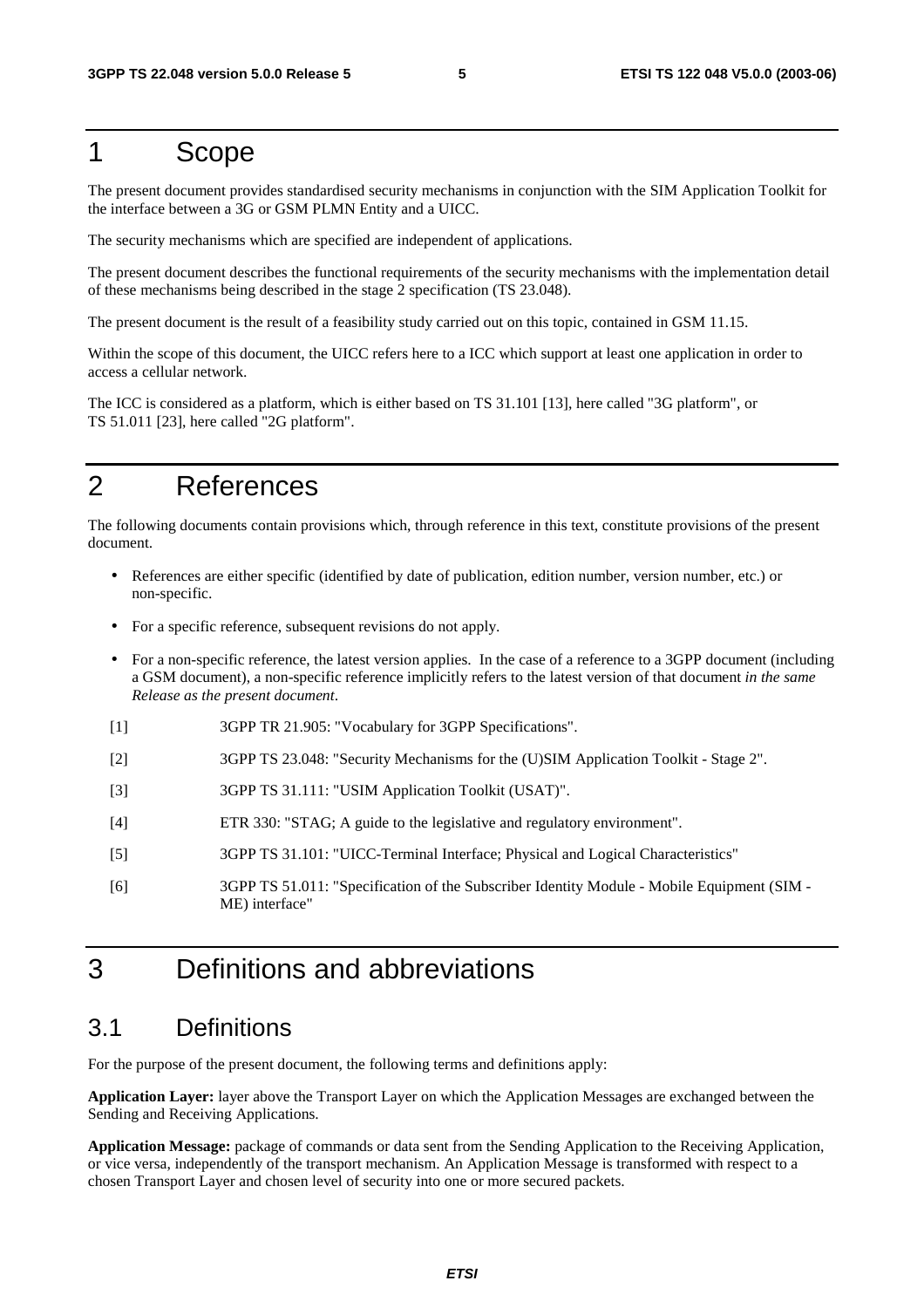**Counter:** mechanism or data field used for keeping track of a message sequence. This could be realised as a sequence oriented or time stamp derived value maintaining a level of synchronisation.

**Cryptographic Checksum:** string of bits derived from some secret information, (e.g. a secret key), part or all of the Application Message, and possible further information (e.g. part of the Security Header). The secret key is known to the Sending Entity and to the Receiving Entity. The Cryptographic Checksum is often referred to as Message Authentication Code.

**Digital Signature:** string of bits derived from some secret information, (e.g. a secret key), the complete Application Message, and possible further information (e.g. part of the Security Header). The secret information is known only to the Sending Entity. Although the authenticity of the Digital Signature can be proved by the Receiving Entity, the Receiving Entity is not able to reproduce the Digital Signature without knowledge of the secret information owned by the Sending Entity.

**Receiving Application:** this is the entity to which the Application Message is destined.

**Receiving Entity:** this is the entity where the Secured Packet is received (e.g. SMS-SC, UICC, USSD entry point, or dedicated (U)SIM Toolkit Server) and where the security mechanisms are utilised. The Receiving Entity processes the Secured Packets.

**Redundancy Check:** string of bits derived from the Application Message and possible further information for the purpose of detecting accidental changes to the message, without the use of any secret information.

**Secured Packet:** information flow on top of which the level of required security has been applied. An Application Message is transformed with respect to a chosen Transport Layer and chosen level of security into one or more Secured Packets.

**Security Header:** that part of the Secured Packet which consists of all security information (e.g. counter, key identification, indication of security level, checksum or Digital Signature).

**Sender Identification:** this is the simple verification of the identity of the Sending Entity by the Receiving Entity comparing the sender identity with an apriori stored identity of the sender at the Receiving Entity.

**Sending Application:** entity generating an Application Message to be sent.

**Sending Entity:** this is the entity from which the Secured Packet originates (e.g. SMS-SC, UICC, USSD entry point, or dedicated (U)SIM Toolkit Server) and where the security mechanisms are invoked. The Sending Entity generates the Secured Packets to be sent.

Status Code: this is an indication that a message has been received (correctly or incorrectly, indicating reason for failure).

**Transport Layer:** this is the layer responsible for transporting Secured Packets through the 3G and/or GSM network. The transport layer implements one or more transport mechanisms, (e.g. SMS or USSD).

**Unsecured Acknowledgement:** this is a Status Code included in a response message.

### 3.2 Abbreviations

Abbreviations used in the present document are listed in TR 21.905 [1].

## 4 Introduction

The USIM Application Toolkit as described in TS 31.111 [3]is a set of commands and procedures for use during the network operation phase of 3G and GSM. It allows operators to create specific applications resident on the UICC. There exists a need to secure USIM Application Toolkit related communication over the 3G and GSM network, (e.g. SMS, USSD, and future transport mechanisms) with the level of security chosen by the network operator or the application provider.

It is assumed in the present document that the Sending and Receiving Entities are in a secure environment.

The appropriate security mechanisms are described in the present document.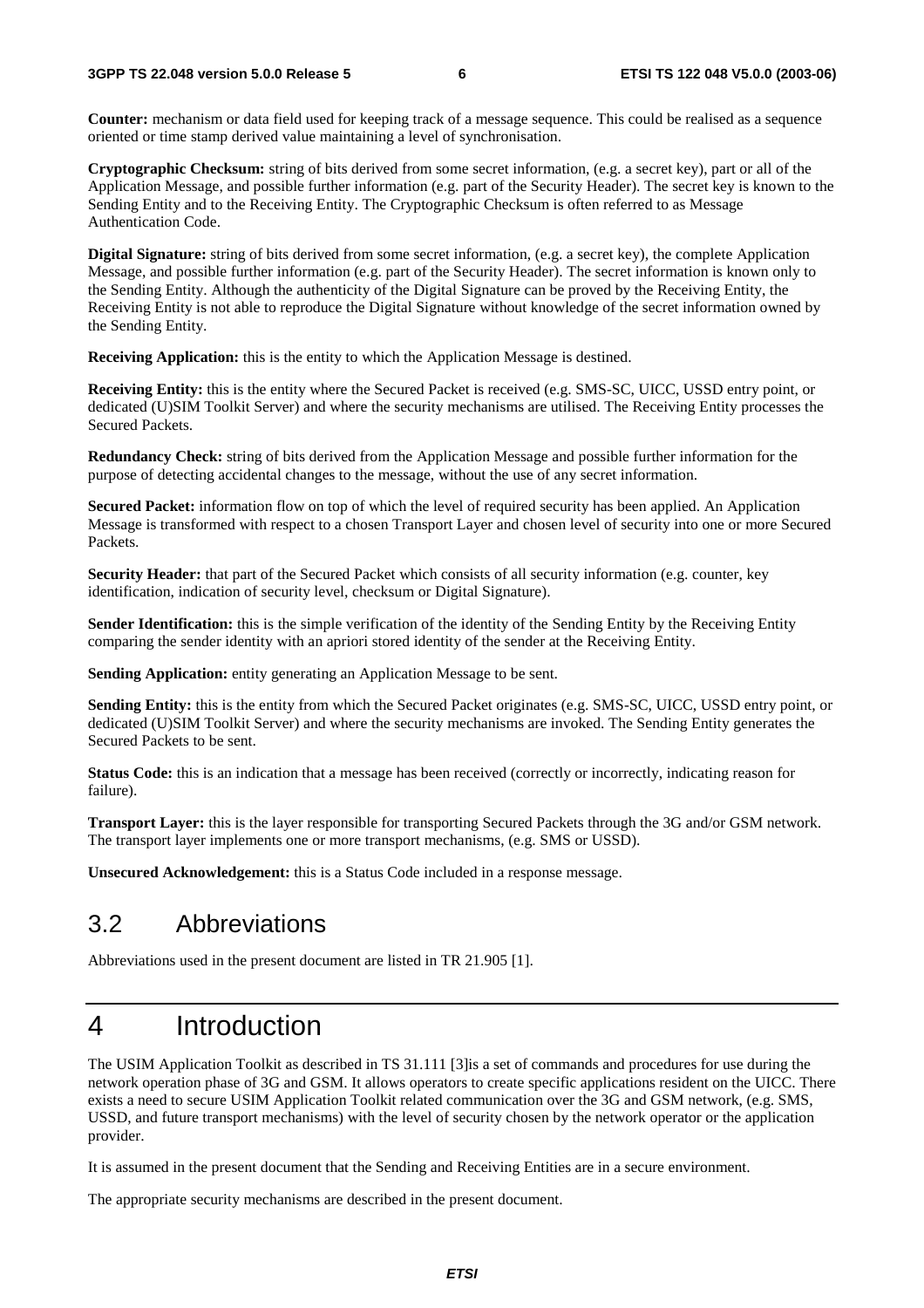The security mechanisms cover the following security requirements:

- unilateral authentication from network to UICC;
- unilateral authentication from UICC to network;
- message integrity;
- replay detection;
- proof of receipt;
- message confidentiality.





### 5 Security requirements

The Application Message is transferred from the Sending Application to the Receiving Application in one or more Secured Packets via a Sending Entity and a Receiving Entity, or group of Receiving Entities. The Receiving Entity is then responsible for reconstructing the Application Message from the received Secured Packets for presentation to the target Receiving Application. It is possible that there are several Receiving Entities and Applications.

The Sending Application shall indicate to the Sending Entity the security mechanisms to be applied to the Application Message. This shall be indicated in the Secured Packet. The Receiving Entity shall indicate to the Receiving Application the security mechanisms applied to the Secured Packet, in a secure manner. The interface between the Sending Application and the Sending Entity, and the interface between the Receiving Entity and Receiving Application are not defined.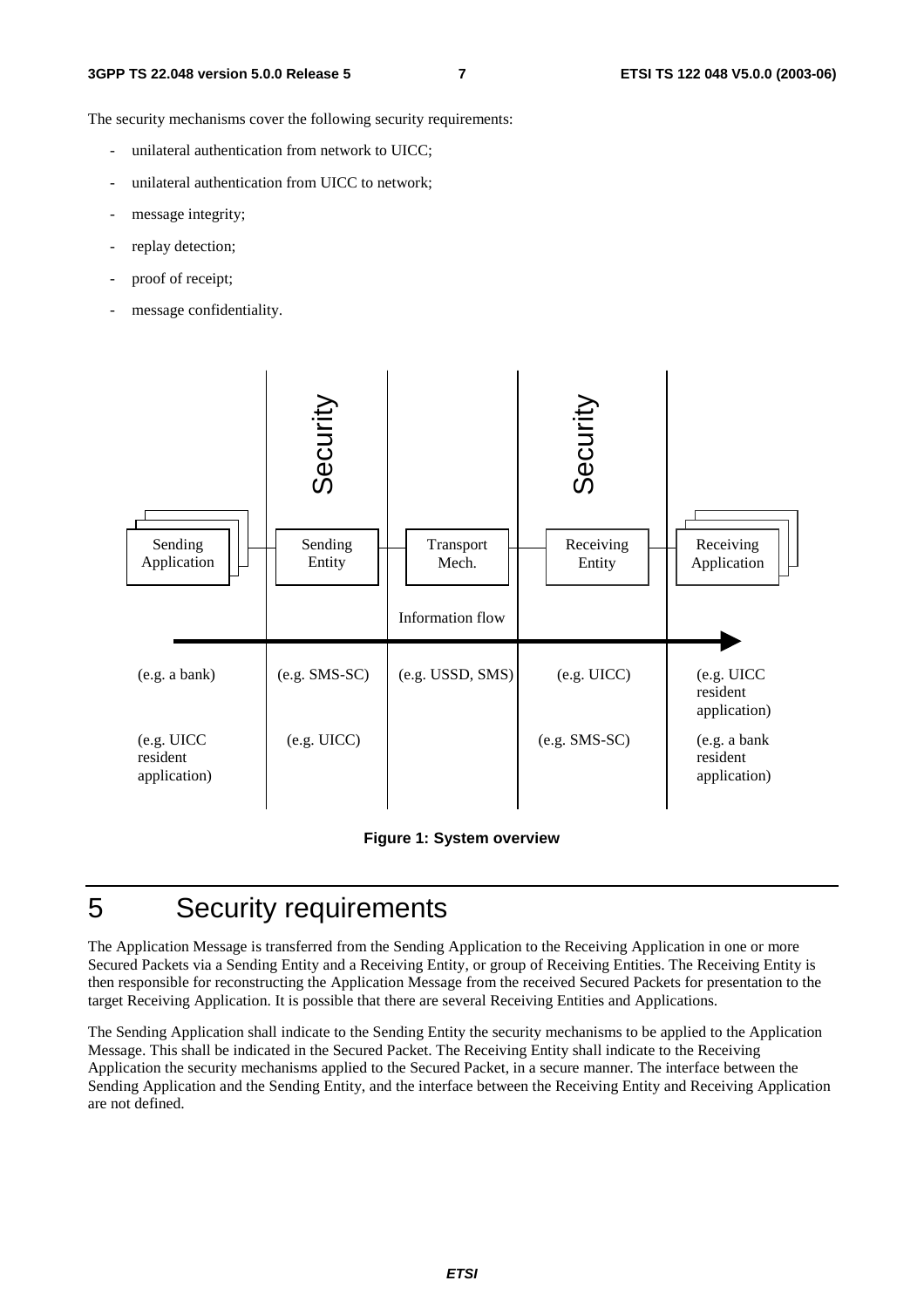The security requirements to satisfy when transferring Application Messages from the Sending Entity to the Receiving Entity that have been considered are:

- authentication;
- message integrity;
- replay detection and sequence integrity;
- proof of receipt and proof of execution;
- message confidentiality;
- indication of the security mechanisms used.

Mechanisms to satisfy the above requirements will be governed by the following assumptions:

- in general, security is provided for each Secured Packet transmitted (an Application Message may be broken into several Secured Packets, each of which shall have identical security mechanisms applied to it;
- there should be the ability to turn mechanisms on and off on a per Application Message basis, with an indication of the status transmitted with the message;
- security related information used should be independent of that used with existing 3G or GSM network keys;
- third party applications may have access to the Sending Entity, however this is considered to be an internal network security issue and therefore outside of the scope of the present document.

### 5.1 Authentication

#### 5.1.1 Definition

Authentication is the verification of an entity's claimed identity by another entity. A first level of authentication is "unilateral authentication" which provides the receiver with proof of the sender's identity. A higher level is "mutual authentication", where both entities are provided with proof of each other's identity.

For mutual authentication purposes the Sending and/or Receiving Entities have to generate and exchange dedicated authentication messages. Due to the unidirectional nature of current transport mechanisms mutual authentication is not considered in the present document.

#### 5.1.2 Purpose

The purpose of authentication is to protect Sending and Receiving Entities and Applications against unauthorised use. Authentication assures that only authorised parties can perform actions at the UICC, and it prevents unauthorised parties from having access to entities on the network side (or even behind it) via a (U)SIM Application Toolkit feature.

#### 5.1.3 Functional requirements

For the purposes of Sender Identification and unilateral authentication the Sending Entity shall be uniquely defined and addressed, as an example a GSM SIM already satisfies this requirement.

Unilateral authentication can be achieved by the use of a Cryptographic Checksum or Digital Signature attached to the message. The distinguishing identifications of the Receiving and Sending Entities should be linked to them for the entire life time of these entities. (If for some reason, the identity of any of the entities is changed, then all other entities involved in the authentication procedure shall be informed of the new identity.)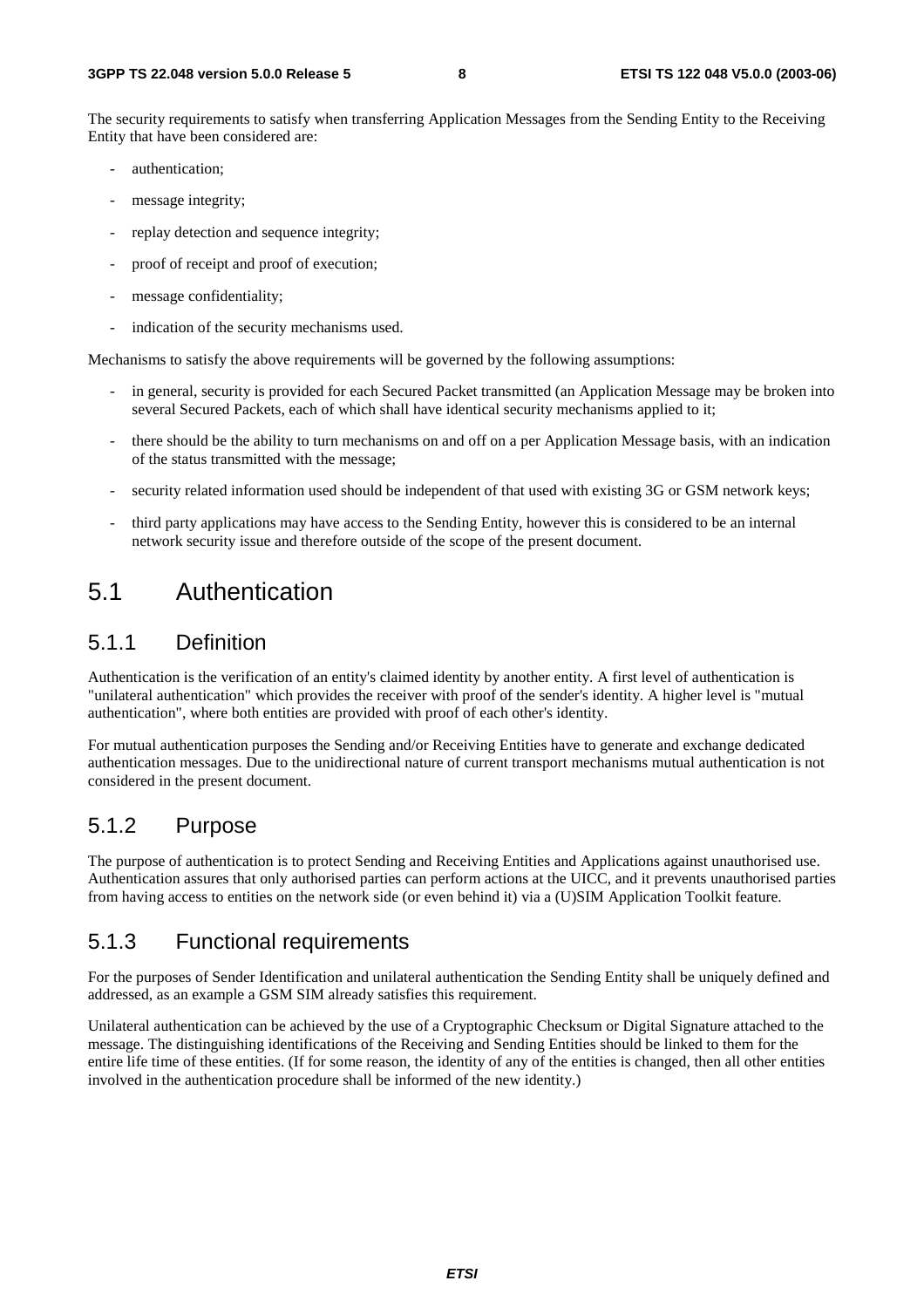### 5.2 Message integrity

#### 5.2.1 Definition

Message Integrity ensures that no corruption, accidental or intentional, of the content of the message has occurred.

#### 5.2.2 Purpose

The purpose of this mechanism is to detect any corruption of the Application Message or the whole Secured Packet.

#### 5.2.3 Functional requirements

The integrity of the Application Message or whole Secured Packet may be achieved as follows:

- by adding a Redundancy Check in the Security Header to protect against accidental corruption (The Redundancy Check mechanism on it's own only protects against accidental corruption. In conjunction with encryption it can be used to provide message integrity);
- by adding a Cryptographic Checksum in the Security Header. In certain circumstances the authentication of the Sending Entity is achieved implicitly by the verification of the Cryptographic Checksum;
- by calculating and verifying a Digital Signature on the Application Message to be transferred. In this case the authentication of the Sending Entity is achieved implicitly by the verification of the Digital Signature.

### 5.3 Replay detection and sequence integrity

#### 5.3.1 Definition

Replay detection is a mechanism which provides the Receiving Entity with a means of recognising that it has received the same Secured Packet(s) previously.

Sequence integrity is a mechanism which ensures that no changes, accidental or intentional, have occurred to the intended sequence of Secured Packets.

#### 5.3.2 Purpose

Replay detection protects the Receiving Entity against replay attack and Secured Packet duplication.

Sequence integrity protects the Receiving Entity against message suppression and loss of Secured Packets.

#### 5.3.3 Functional requirements

The implementation of these mechanisms shall be achieved by including a counter in the Security Header. The protection of the counter shall be achieved by including it in the calculation of the checksum (Cryptographic Checksum or encrypted Redundancy Check) or Digital Signature when used.

The Sending Entity and the Receiving Entity shall maintain synchronisation for their counters.

### 5.4 Proof of receipt and proof of execution

#### 5.4.1 Definition

Proof of receipt proves to the Sending Entity that the Receiving Entity has correctly received a Secured Packet, has performed the necessary security checks and forwarded the contents to the Receiving Application.

Proof of execution proves to the Sending Application that the Receiving Application has performed an action that the Sending Application initiated. Proof of execution is not applicable at the Transport Layer.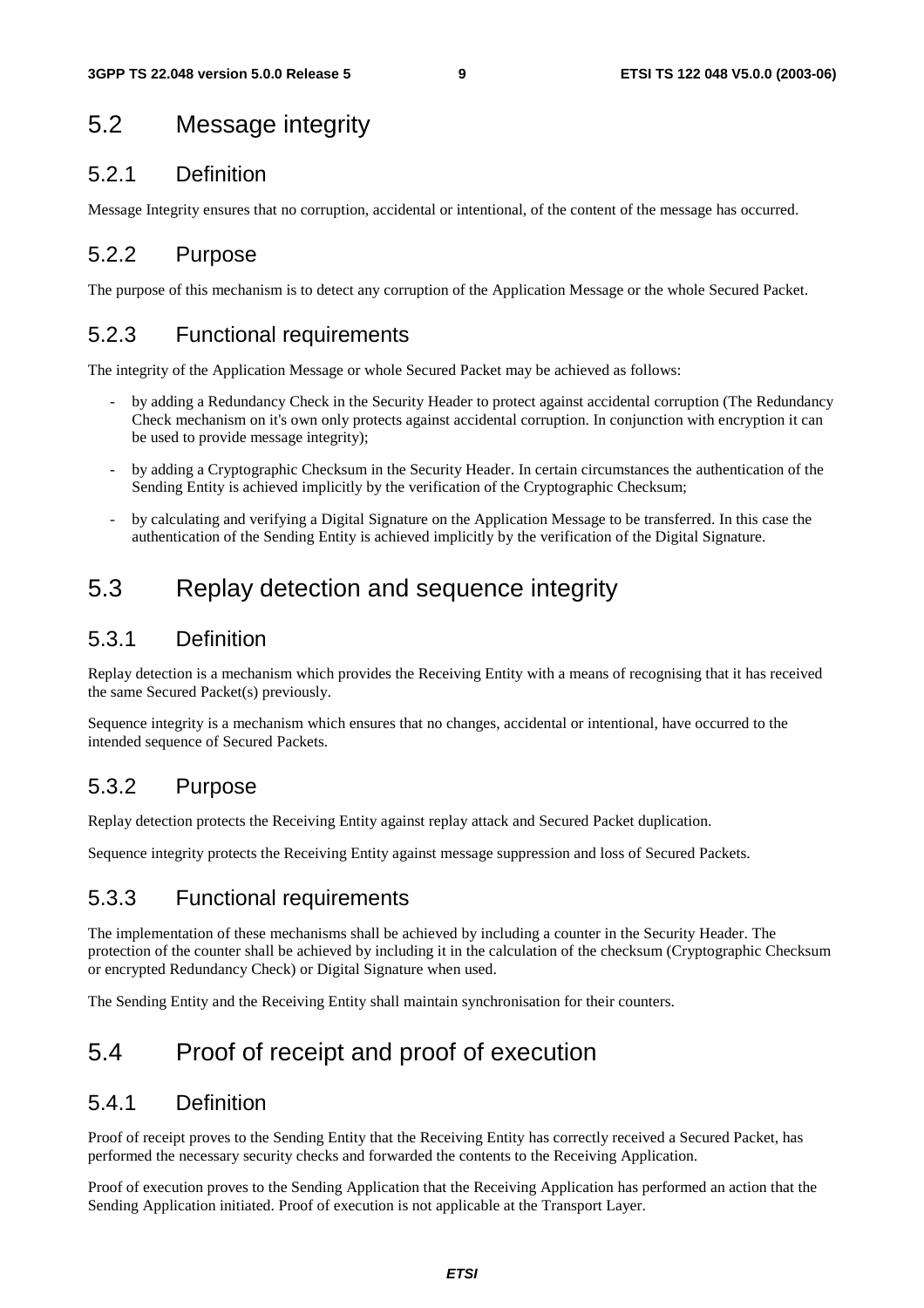#### 5.4.2 Purpose

The purpose of proof of receipt is to prove delivery of a Secured Packet to the Receiving Entity in an unambiguous way. This allows detection of non-delivery due to network error, message corruption, validation failure etc. to be indicated to the Sending Entity using a Status Code in the proof of receipt response.

#### 5.4.3 Functional requirements

Proof of receipt must be requested by the Sending Entity. Proof of receipt is returned from the Receiving Entity in an acknowledgement to a Secured Packet transmitted by the Sending Entity. The acknowledgement shall take the form of a Status Code in a response message, which may be secured by either a Cryptographic Checksum or Digital Signature.

The Sending Entity shall send an indication of proof of receipt to the Sending Application upon successful delivery of the Application Message, or indicate the reason for failure upon unsuccessful delivery of the Application Message. The behaviour at the Receiving Entity is elaborated in the stage 2 document [2].

The Sending and Receiving Entity shall be uniquely defined and addressed.

In the case of SMS transport, proof of receipt could be carried in the short message acknowledgement as defined in TS 31.111 [3] (SMS data download mechanism).

The case of other transport mechanisms is for further study.

### 5.5 Message confidentiality

#### 5.5.1 Definition

Message confidentiality ensures that the messages exchanged are not made available or disclosed to unauthorised individuals, entities, or processes.

#### 5.5.2 Purpose

This security function prevents any external party from extracting any useable information from Secured Packets.

#### 5.5.3 Functional requirements

Message confidentiality is achieved by encrypting the message. In order for the recipient to use the content of the message it has to be decrypted.

Some of the security parameters that make up the Security Header (Digital Signatures, Counters and other security parameters) may be encrypted.

NOTE: There may be legal constraints for the implementation of message confidentiality mechanisms entirely resident on the UICC, see ETSI Technical Report (ETR) 330 [4]

#### 5.6 Security management

The security mechanism applied to the Secured Packet shall be indicated in the Security Header, and this indication may be integrity protected to prevent it from malicious alteration.

Security parameters (e.g. counters, keys) at the Receiving and Sending Entity shall be stored in a secure manner such that no unauthorised parties or applications can read, modify or use these parameters.

Procedures for key management (e. g. key update) should be foreseen for transport level.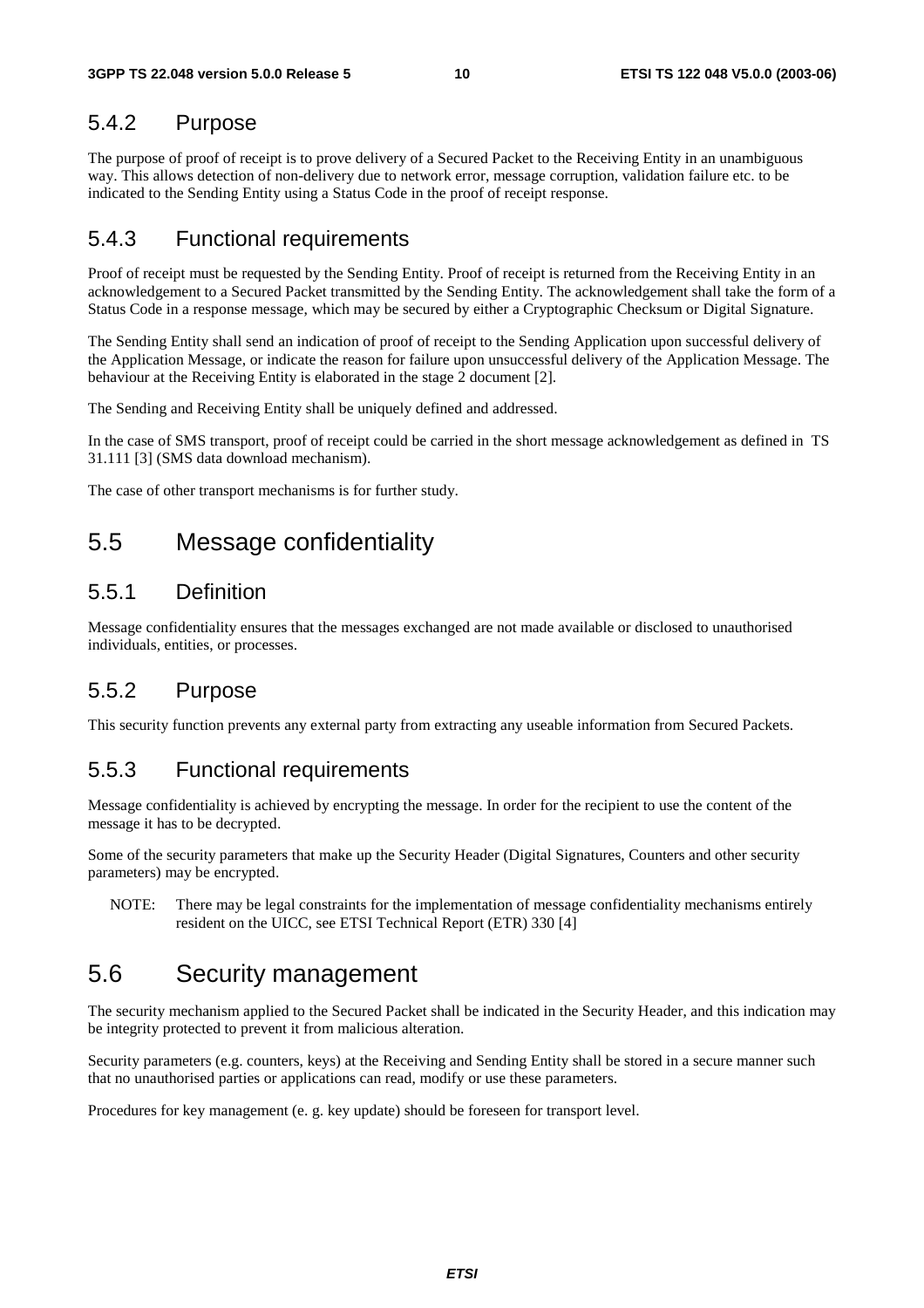### 6 Normal procedures

### 6.1 Security mechanisms

From the security requirements described in clause 5, the following subclauses define security mechanisms on the Transport Layer. Some of the security mechanisms fulfil more than one security requirement.

#### 6.1.1 Authentication mechanisms

Mechanisms ensuring authentication are:

- Cryptographic Checksum (b1);
- Digital Signature (b2).

The Cryptographic Checksum mechanism is suitable for authentication when the secret information is shared only by the communicating entities.

#### 6.1.2 Message integrity mechanisms

Mechanisms ensuring message integrity are:

- Redundancy Check;
- Cryptographic Checksum (b1);
- Digital Signature (b2).

The Redundancy Check mechanism on it's own only protects against accidental corruption. In conjunction with encryption it can be used to provide message integrity.

#### 6.1.3 Replay detection and sequence integrity mechanisms

Mechanisms ensuring replay detection and sequence integrity are:

- Simple Counter;
- A counter included in the calculation of the Cryptographic Checksum (d1);
- A counter included in the calculation of the Digital Signature (d2).

The Simple Counter mechanism protects against accidental loss or replay. In conjunction with encryption it can be used to protect against malicious loss or replay. There shall exist a specific counter value which indicates that the replay detection and sequence integrity mechanisms are inactive.

#### 6.1.4 Proof of receipt mechanisms

NOTE: The proof of receipt mechanisms may frequently be used in conjunction with replay detection and sequence integrity.

Mechanisms ensuring proof of receipt are:

- unsecured acknowledgement;
- acknowledgement included in the calculation of the Cryptographic Checksum (f1);
- acknowledgement included in the calculation of the Digital Signature (f2).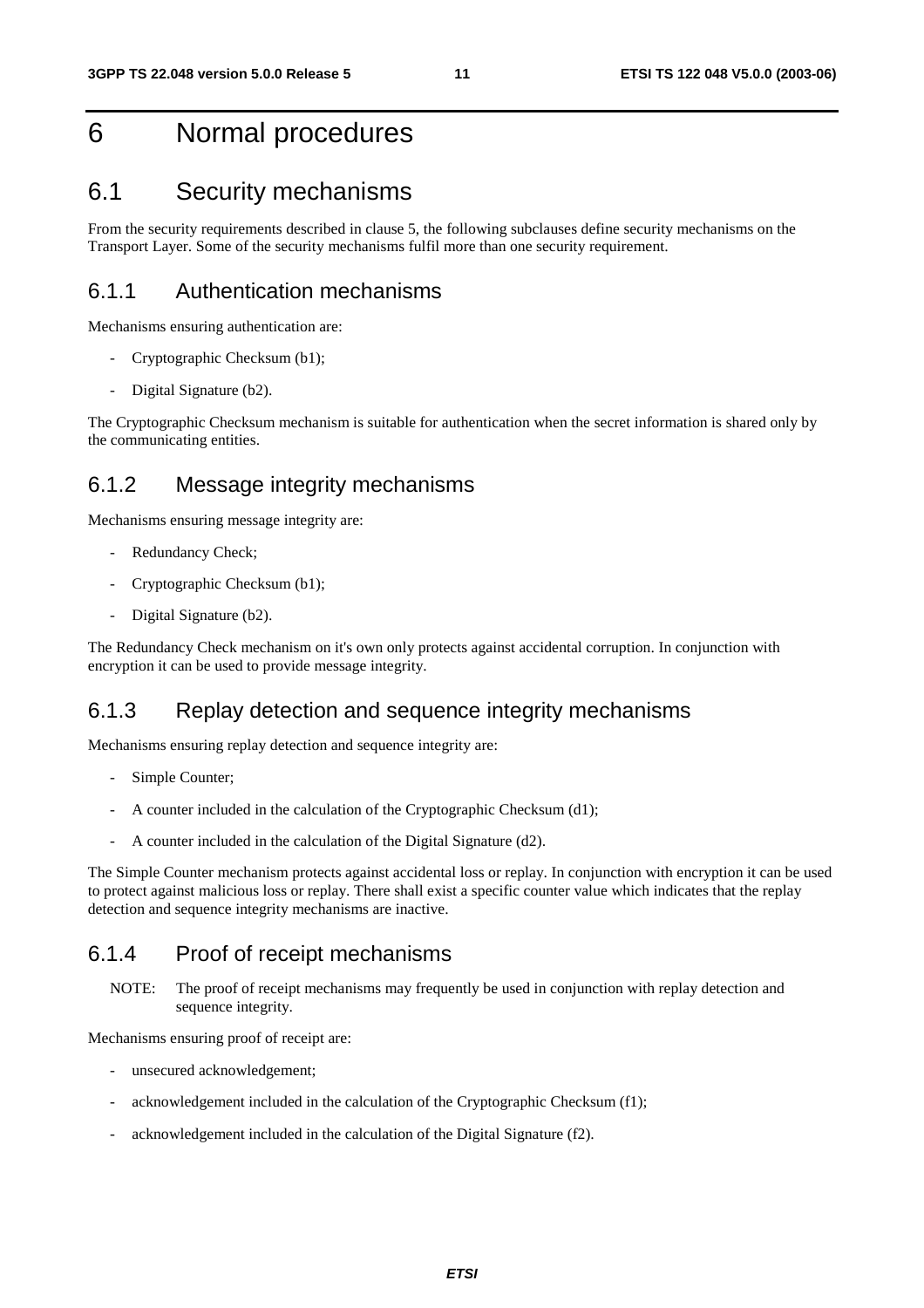#### 6.1.5 Message confidentiality mechanisms

- Encryption mechanism (g).

### 6.2 Security mechanisms and recommended combinations

#### 6.2.1 Non-cryptographic mechanisms

In the following a number of mechanisms are listed which are based on non-cryptographic mechanisms. These mechanisms offer no security against any deliberate attack, only detection of accidental corruption.

- Redundancy Check;
- Unsecured Acknowledgement;
- Simple Counter.

#### 6.2.2 Cryptographic mechanisms

The Security Header, except the Cryptographic Checksum/Digital Signature, shall always be included in the calculation of the Cryptographic Checksum/Digital Signature.

- Cryptographic Checksum (d1) or Digital Signature (d2);

 This security mechanism addresses the following security requirements: authentication, message integrity, replay detection and sequence integrity.

Acknowledgement as Cryptographic Checksum (f1) or Digital Signature (f2);

This security mechanism satisfies the security requirement proof of receipt.

Encryption of the Application Data and possibly part of the Security Header (g);

 The encryption of the Application Data and possibly part of the Security Header corresponds to the requirement of message confidentiality.

| <b>Requirements</b>                        | <b>Mechanisms</b>                |                          |                   |  |
|--------------------------------------------|----------------------------------|--------------------------|-------------------|--|
|                                            | Cryptographic<br><b>Checksum</b> | <b>Digital Signature</b> | <b>Encryption</b> |  |
| authentication                             | (b1                              | (b2)                     |                   |  |
| message integrity                          | (b1                              | (b2)                     |                   |  |
| replay detection and<br>sequence integrity | (d1)                             | (d2)                     |                   |  |
| proof of receipt                           | (f1`                             | 'f2)                     |                   |  |
| confidentiality                            |                                  |                          | g.                |  |

**Table 1: Overview of cryptographic mechanisms**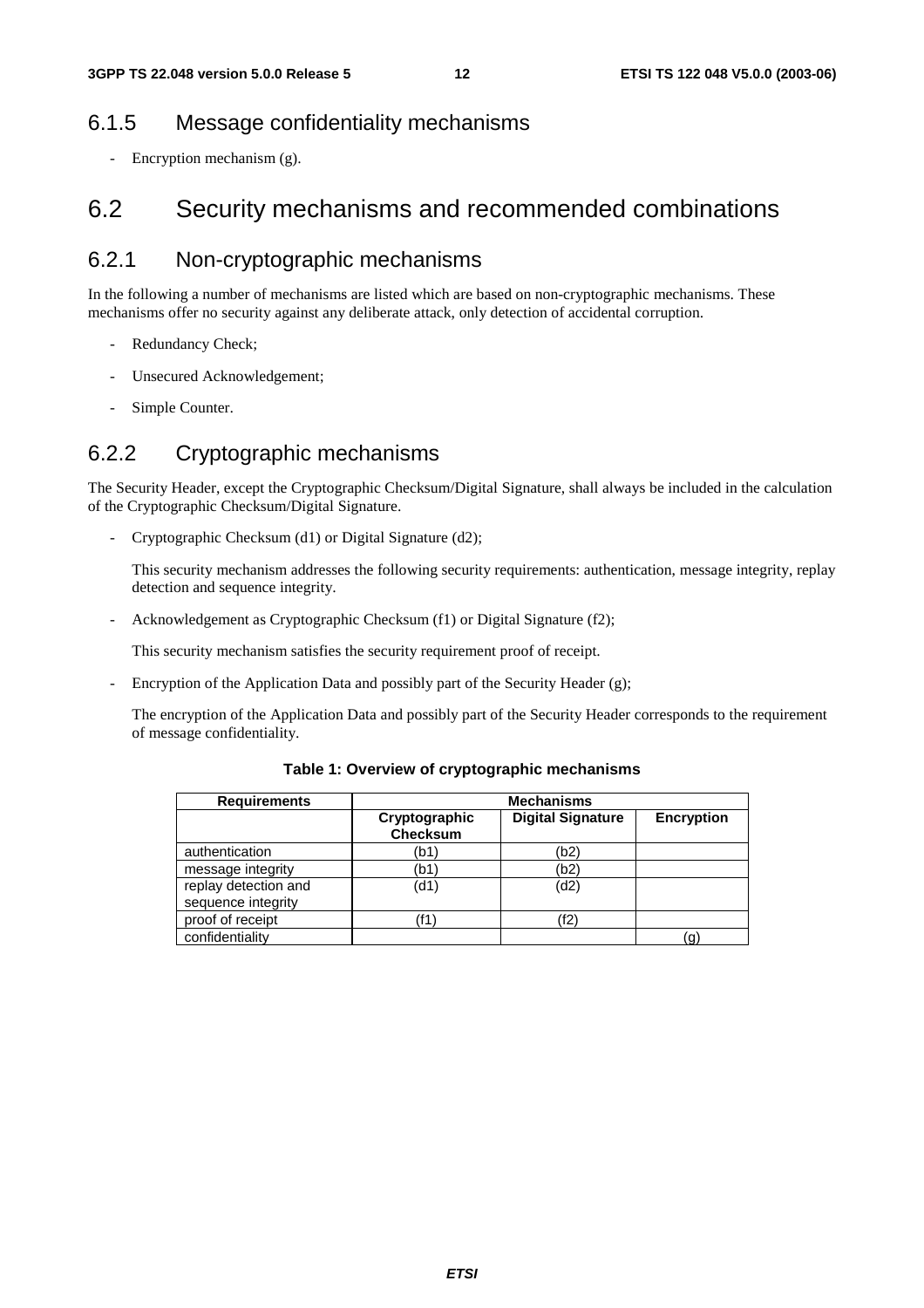#### 6.2.3 Recommended combinations of cryptographic mechanisms

Whilst it is recognised that many combinations of the above described security mechanisms are possible and feasible, for the purpose of the present document, in order to limit the complexity of implementation, a limited number of combinations is recommended.

combinations employing Cryptographic Checksum:

```
combination 1: d1 
combination 2: d1 + f1combination 3: d1 + f1 + gcombination 4: d1 + g- combinations employing Digital Signature: 
combination 5: d2 
combination 6: d2 + f2combination 7: d2 + f2 + gcombination 8: d2 + g
```
It is recommended that encryption is employed only in conjunction with either a Redundancy Check, Cryptographic Checksum or Digital Signature in order to allow verification of the decryption.

If only authentication and message integrity are required this is indicated by a special counter value as described in subclause 6.1.3.

7 Exceptional procedures

#### 7.1 Authentication or integrity failure

In the case of authentication or integrity failure, the received message shall be discarded. If proof of receipt has been requested, then a Status Code indicating the reason for failure shall be returned to the Sending Entity.

### 7.2 Sequence and replay detection failure

There are several mechanisms whereby counter value synchronisation can be maintained, or regained if synchronisation is lost If synchronisation cannot be regained, the Receiving Entity shall discard any Secured Packet with an unsynchronised counter value. In addition, if proof of receipt has been requested, then a Status Code indicating the reason for failure shall be returned to the Sending Entity.

#### 7.3 Proof of receipt failure

The Sending Entity shall inform the Sending Application of the failure to deliver the Application Message, indicating the reason for failure.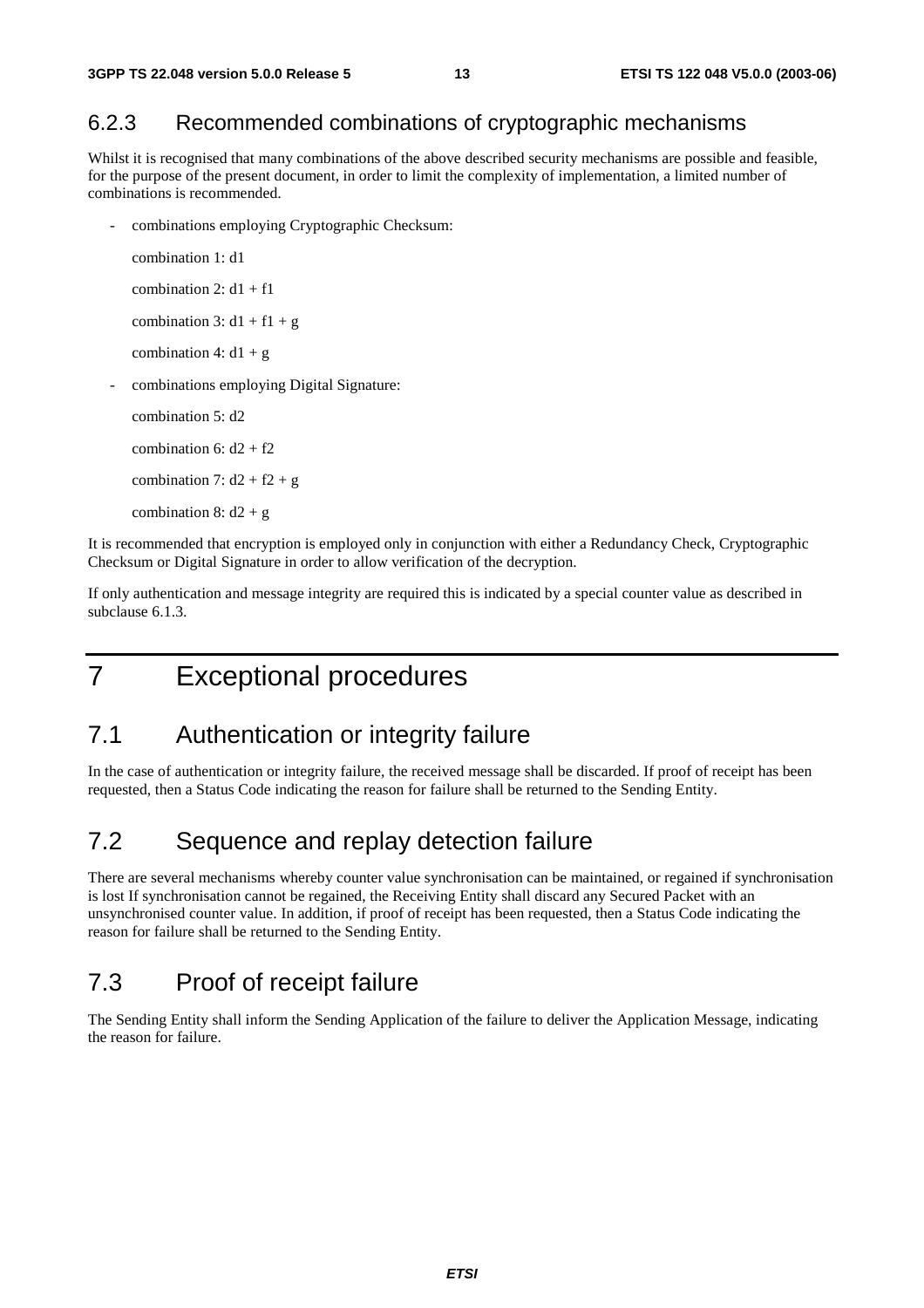# Annex A (informative): Change History

This annex lists all changes made to the present document since its initial approval.

| <b>Change history</b> |       |                     |  |             |                                                                                                                                                                                                                           |            |            |
|-----------------------|-------|---------------------|--|-------------|---------------------------------------------------------------------------------------------------------------------------------------------------------------------------------------------------------------------------|------------|------------|
| <b>Date</b>           | TSG#  | <b>TSG Doc. ICR</b> |  | <b>IRev</b> | Subject/Comment                                                                                                                                                                                                           | <b>Old</b> | <b>New</b> |
| 2001-06               | TP-12 | TP-010103 001       |  |             | Alignment with 3G release-4 specifications<br>NOTE: This CR converts the terminology in TS 02.48 v8.0.0 to<br>apply to both GSM and 3G. With this change, the specification<br>number changes from TS 02.48 to TS 23.048. |            | 4.0.0      |
| 2003-06               | TP-20 |                     |  |             | The specification was upgraded to Rel-5 with no CR in order to<br>have a complete set of Rel-5 specifications. The contents is equal<br>to the Rel-4 version 4.0.0.                                                       | 4.0.0      | 5.0.0      |
|                       |       |                     |  |             |                                                                                                                                                                                                                           |            |            |
|                       |       |                     |  |             |                                                                                                                                                                                                                           |            |            |
|                       |       |                     |  |             |                                                                                                                                                                                                                           |            |            |